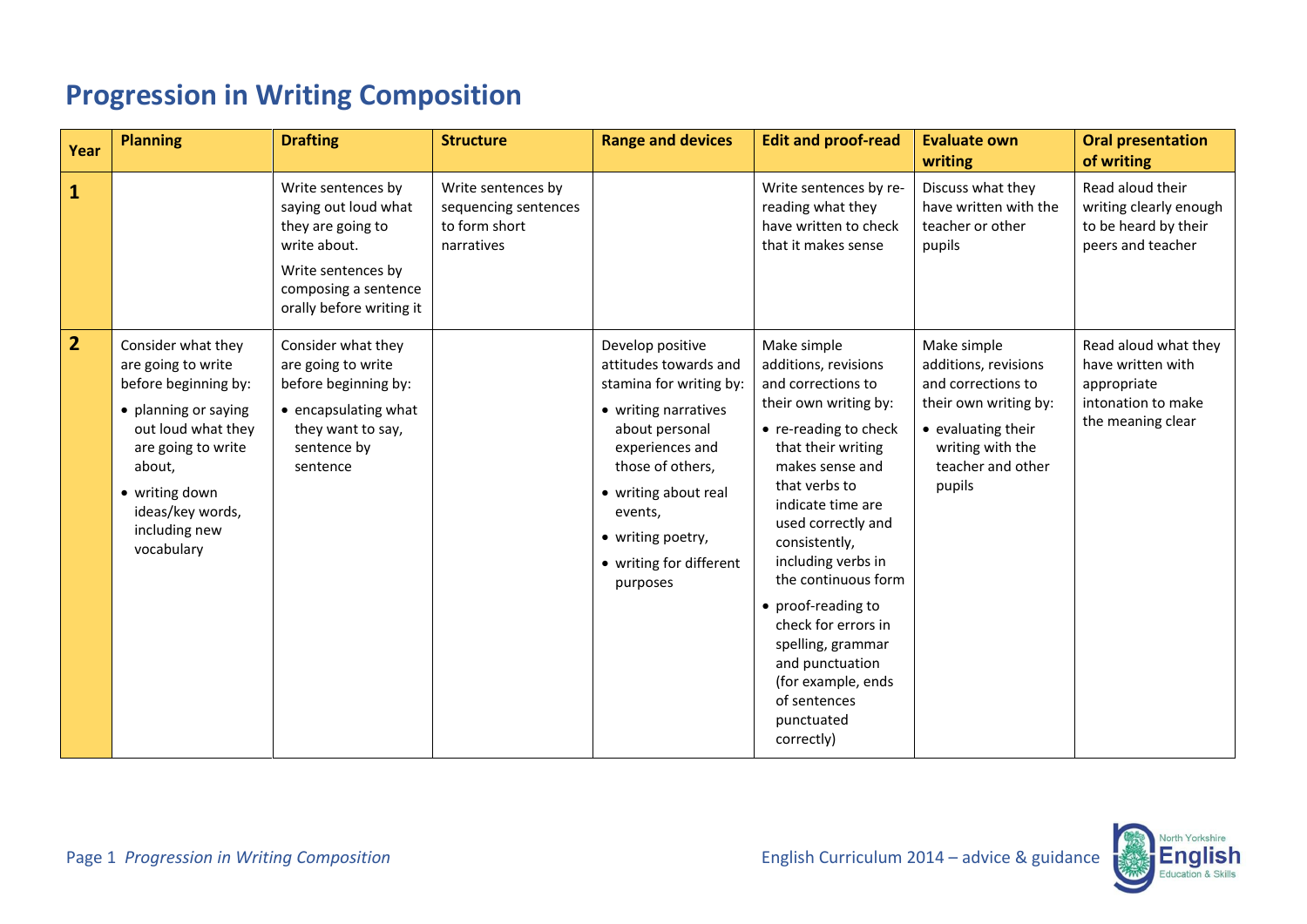| 3/4 | Plan their writing by:<br>· discussing similar<br>writing to that<br>which they are<br>planning to write in<br>order to understand<br>and learn from its<br>structure,<br>vocabulary and<br>grammar<br>• discussing and<br>recording ideas                                                                                                                                                                                                        | Draft and write by:<br>• composing and<br>rehearsing<br>sentences orally<br>(including dialogue),<br>progressively<br>building a varied<br>and rich vocabulary<br>and an increasing<br>range of sentence<br>structures | Draft and write by:<br>• Organising<br>paragraphs around<br>a theme                                                                                                                                                                                                                               | Draft and write by:<br>• In narratives,<br>creating settings,<br>characters and plot<br>• In non-narrative,<br>material, using<br>simple<br>organisational<br>devices(for example<br>headings and<br>subheadings) | Evaluate and edit by:<br>• proposing changes<br>to grammar and<br>vocabulary to<br>improve consistency<br>• Proof-read for<br>spelling and<br>punctuation errors                                                                                                                                                                                                                                                                                                   | Evaluate and edit by:<br>• assessing the<br>effectiveness of<br>their own writing<br>and suggesting<br>improvements | Read aloud their own<br>writing, to a group or<br>whole class, using<br>appropriate<br>intonation and<br>controlling the tone<br>and volume so that<br>meaning is clear |
|-----|---------------------------------------------------------------------------------------------------------------------------------------------------------------------------------------------------------------------------------------------------------------------------------------------------------------------------------------------------------------------------------------------------------------------------------------------------|------------------------------------------------------------------------------------------------------------------------------------------------------------------------------------------------------------------------|---------------------------------------------------------------------------------------------------------------------------------------------------------------------------------------------------------------------------------------------------------------------------------------------------|-------------------------------------------------------------------------------------------------------------------------------------------------------------------------------------------------------------------|--------------------------------------------------------------------------------------------------------------------------------------------------------------------------------------------------------------------------------------------------------------------------------------------------------------------------------------------------------------------------------------------------------------------------------------------------------------------|---------------------------------------------------------------------------------------------------------------------|-------------------------------------------------------------------------------------------------------------------------------------------------------------------------|
| 5/6 | Plan writing by:<br>• identifying the<br>audience for and<br>purpose of the<br>writing, selecting<br>the appropriate<br>form and using<br>other similar writing<br>as models for own<br>• noting and<br>developing initial<br>ideas, drawing on<br>reading and<br>research where<br>necessary<br>$\bullet$ in writing<br>narratives,<br>considering how<br>authors have<br>· developed<br>characters and<br>settings in what<br>pupils have read, | Draft and write by:<br>• selecting<br>appropriate<br>grammar and<br>vocabulary,<br>understanding how<br>such choices can<br>change and<br>enhance meaning<br>• précising longer<br>passages                            | Draft and write by:<br>• using a wide range<br>of devices to build<br>cohesion within and<br>across paragraphs<br>• using further<br>organisational and<br>presentational<br>devices to structure<br>text and to guide<br>the reader (for<br>example, headings,<br>bullet points,<br>underlining) | Draft and write by:<br>• in narratives,<br>describing settings,<br>characters and<br>atmosphere and<br>integrate dialogue<br>to convey character<br>and advance the<br>action                                     | Evaluate and edit by:<br>• proposing changes<br>to vocabulary,<br>grammar and<br>punctuation to<br>enhance effects and<br>clarify meaning<br>$\bullet$ ensuring the<br>consistent and<br>correct use of tense<br>throughout a piece<br>of writing<br>• ensuring correct<br>subject and verb<br>agreement when<br>using singular and<br>plural,<br>distinguishing<br>between the<br>• language of speech<br>and writing and<br>choosing the<br>appropriate register | Evaluate and edit by:<br>• assessing the<br>effectiveness of<br>their own and<br>others' writing                    | Perform their own<br>compositions, using<br>appropriate<br>intonation, volume<br>and movement so that<br>meaning is clear                                               |